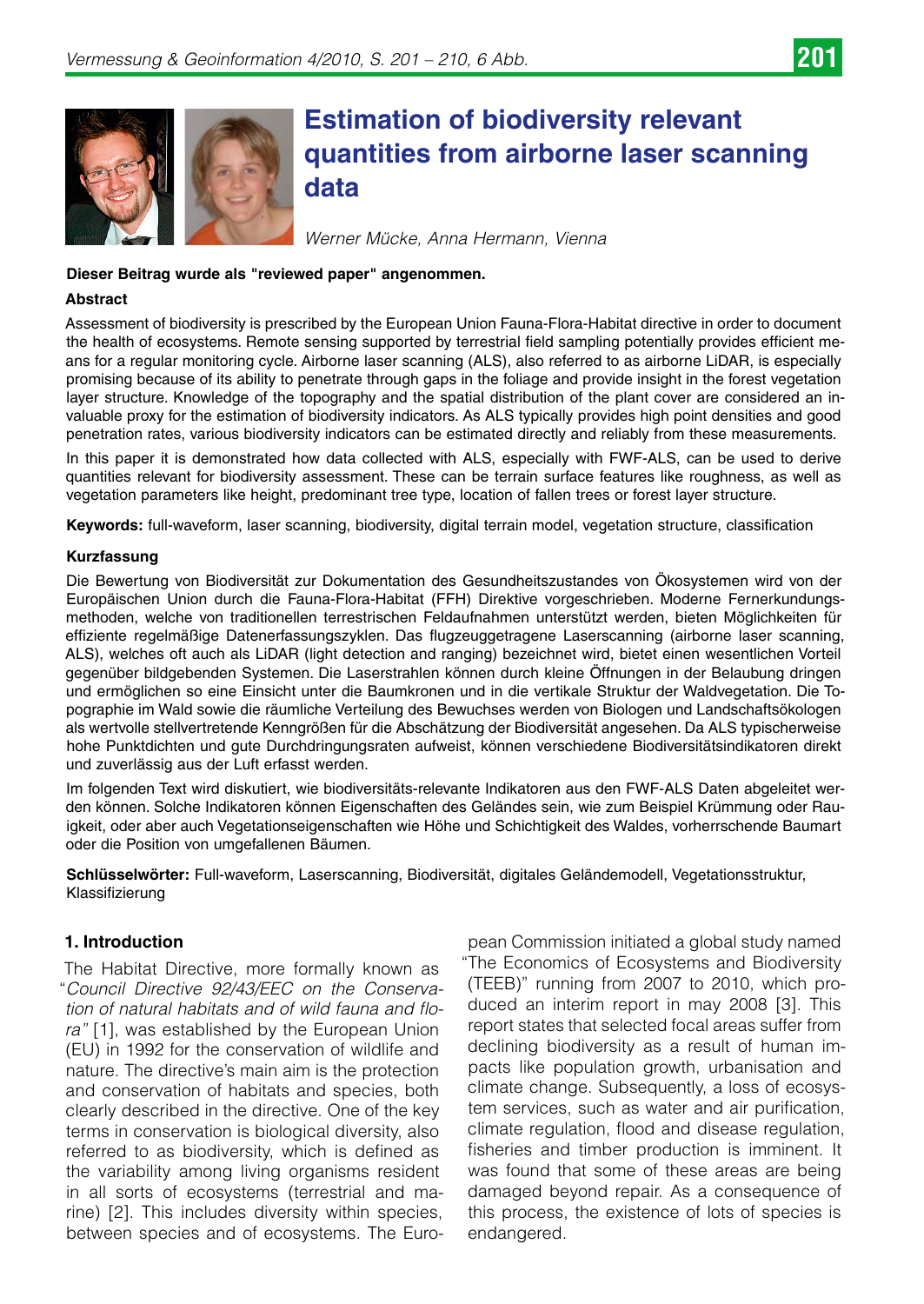The awareness that natural and semi-natural ecosystems and landscapes provide benefits to human society can be dated back to the mid-1960`s and early 1970's [4-6]. However, recently there has been an almost exponential growth in publications on the assessment and valuation of ecosystem services [7-13]. The SEBI 2010 (Streamlining European 2010 Biodiversity Indicators) [14] initiative launched in 2004 proposes a set of 26 appropriate biodiversity indicators, which can be used for the assessment and monitoring of ecosystem conditions. These indicators formulate the basis for the development of strategies for protection and recreation, which are paramount tasks for the conservation and management of a healthy natural environment.

Remote sensing techniques, which can be partially supported by terrestrial field sampling, potentially provide efficient means for regular monitoring cycles. Airborne laser scanning (ALS) is especially promising because a number of biodiversity indicators can directly be estimated from the measurements in an accurate and reliable way, especially if efficient data acquisition over large areas is needed. According to SEBI 2010, this among others could be the indicators ecosystems coverage (No.4), invasive alien species in Europe (No.10), fragmentation of natural and semi-natural areas (No.13), growing stock estimation (No.17) and dead wood (No.18).

The aim of this study is to provide an overview on how various existing methods can be used for the derivation of quantities relevant for biodiversity assessment. Chapter 2 gives an introduction on the measurement process of ALS with focus on the technology of full-waveform systems. Chapter 3 describes how full-waveform observables can be integrated in the generation of a digital terrain model (DTM), which serves as initial product for various further modelling approaches. In chapter 4 the derivation of biodiversity relevant quantities from ALS data sets

is addressed. A conclusion and an outlook are given in chapter 5.

# **2. Full-waveform airborne laser scanning**

Modern ALS systems combine a position and orientation system (POS), a laser ranging module and a data-recording unit. The laser generator, as part of the laser ranging module, emits short pulses of infra-red light (typically  $4 - 10$  ns, wavelength 1064-1550 nm), which are deflected towards the earth surface, e.g. by a rotating, oscillating or nutating mirror [15]. The emitted pulse interacts with objects on the ground and a part of it is scattered back to the ranging module, where the reflection can be detected. The travelling time from the scanner to the ground and back is directly proportional to the distance covered and can therefore be computed [16]. Usually, ALS systems are carried by a fixed wing aircraft or a helicopter and most often mounted on the fuselage or below the wings. The forward movement of the airborne vehicle, which is called the flight path, is constantly tracked by the POS, which consists of a global navigation satellite system (GNSS) receiver and an inertial measurement unit (IMU). The IMU observes the movements of the aircraft along its axes with high frequency, e.g. 100 Hz, while the GNSS provides 3D positional information. The covered distance, which is also referred to as range, together with the deflection angles of the respective laser beam and the combined GNSS and IMU data are stored and a georeferenced point cloud, representing the scanned surface, can be produced in postprocessing.

The latest development for commercially available ALS systems is the so-called full-waveform (FWF) processing. Conventional systems can record the measured range and backscattered energy of one or more consecutive discrete reflections, so-called echoes. In contrast, a FWFsystem is able to detect and record the whole emitted and backscattered signal [17]. These



*Fig. 1: (a) Digital surface model (DSM); (b) echo widths (EW), higher in vegetated (rough) areas; (c) amplitudes (P), lower in vegetated areas due to loss of backscattered energy because of multiple canopy reflections. [22]*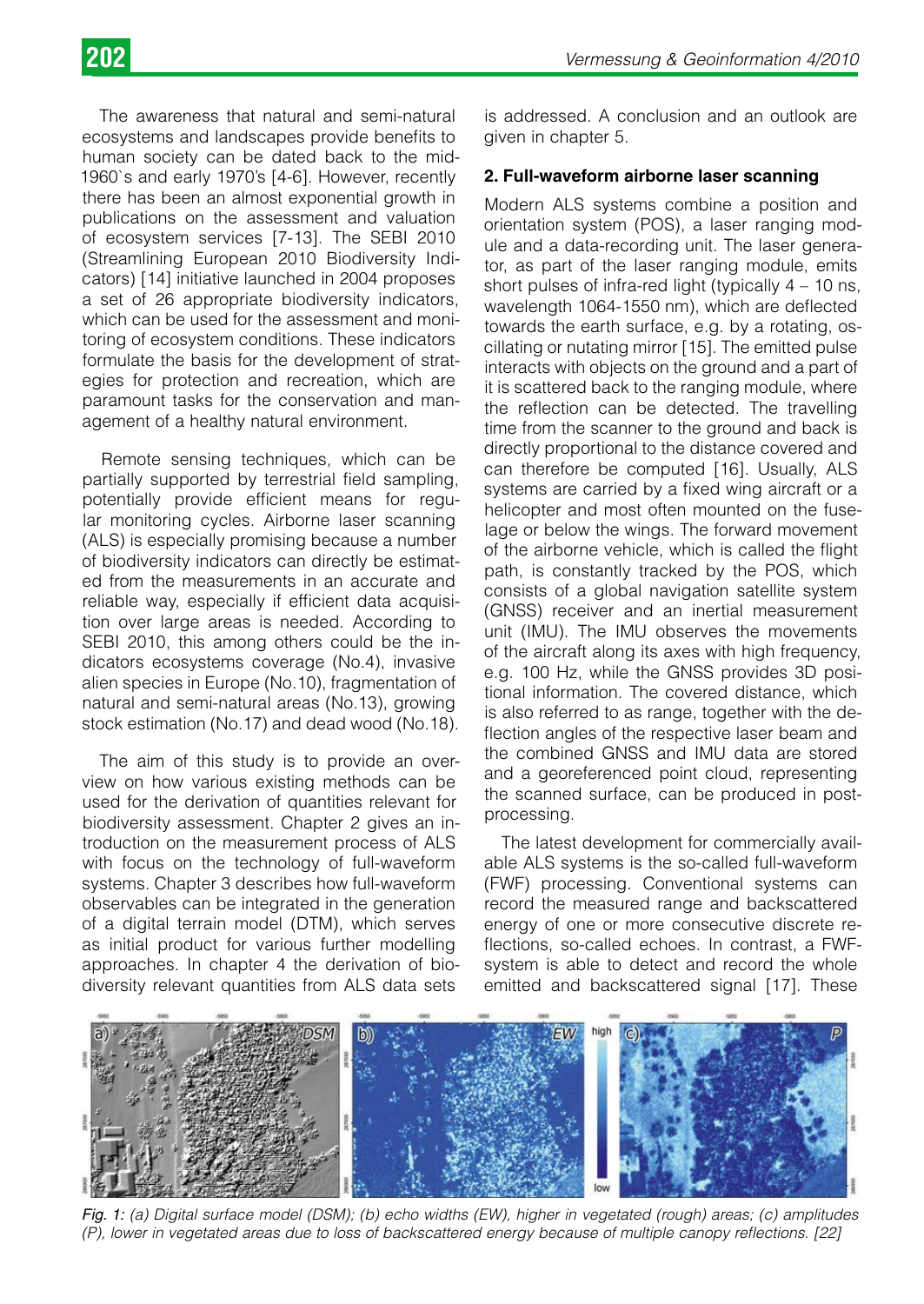stored signals, also referred to as waveforms, need to be analysed in post-processing. Recent papers propose different methods for ALS waveform analysis and echo extraction [18-20]. During the extraction process, the single echoes are detected and the range, as well as additional information can be derived. These additional observables are the amplitude, giving information about the reflectivity of the object hit by the laser beam, and the width of the signal, also referred to as echo width (EW), describing height distributions of small surface elements within the laser beam [16] (Fig. 1b,c). Moreover, the user-adaptable echo detection process in FWF-ALS allows for a larger number of echoes to be detected per laser shot [21] compared to discrete ALS systems, especially in vegetated areas.

# **3. Digital terrain model generation using fullwaveform data**

ALS has established itself as a very suitable measurement technique in environmental studies in the recent past. In forestry related applications, which feature strong thematic intersections with biodiversity relevant applications, ALS has proven very valuable, because most often efficient data acquisition over large areas is needed [23- 25]. The biggest advantage of ALS over traditional photogrammetric measurements methods, including airborne and satellite based imagery in the visible and infra-red part of the spectrum, is its ability to "see" through small gaps in the forest canopy. Parts of the laser beam penetrate the foliage and are reflected by vegetation underneath, such as understory trees, bushes, herbaceous vegetation and also the forest floor. Hence, laser scanning over vegetation usually produces more than one echo per shot due to this penetration of the canopy. In the case of ALS, the single echoes in open and the last echoes from overgrown areas are the lowest and therefore considered best candidates to represent the terrain. Using these echoes and appropriate methods for classifying them into terrain and off-terrain points, a process that is also referred to as filtering, a digital terrain model (DTM) can be calculated even in overgrown areas [26-29]. However, there are certain situations when conventional filtering methods, which are solely based on geometric criteria and topological relations, fail to eliminate off-terrain reflections, e.g. from very dense near-ground vegetation [30-31]. Reflections from such objects, if not eliminated in the filtering process, can cause the DTM to run through the vegetation and decimeters above the actual ground surface. In such

cases, the usage of the additional FWF observables (e.g. amplitude and echo width) allows for the generation of more accurate DTMs. Wagner et al. [32] stated that the width of the backscattered echo is influenced by the vertical distribution of scatterers within the footprint area of the laser beam. Vegetation, due to the penetration of the foliage, usually features larger height distributions than flat terrain and consequently larger echo widths. This information can be used in the filtering process in order to increase the DTM quality. Lin and Mills [33] developed a point labeling process, determining terrain points using a threshold for the echo width, which is then applied to complement the single 3D points. This additional surface information is integrated in a DTM generation approach employing Axelsson's progressive densification method [27]. In Mandlburger et al. [34], the echo width parameter is used to derive a-priori weights as input for the hierarchic robust filtering method [35]. Points featuring small echo widths are considered to stem from terrain and get high a-priori weights. On the contrary, the weight of points with larger echo width is decreased, as they are most likely to represent vegetation. Based on the approach of Mandlburger et al. [34], Mücke [36] extended the method by assigning probabilities to the single 3D points based on the relation of their corresponding amplitude and echo width. These probabilities indicate whether an echo is likely to stem from terrain or not.

# **4. Retrieving biodiversity relevant quantities**

# **4.1 Vertical structure**

The quality of the derived DTM is essential for a number of secondary products relevant for the assessment of biodiversity, such as the normalized canopy model (nCM). Usually the first laser echoes per shot are used to calculate a digital canopy model (DCM), which represents the top most layer of the forest surface. The difference between the DTM and DCM (DCM minus DTM) is called nCM and it comprises the actual vegetation or tree heights. Due to the relatively small footprint size in ALS, usually about 10 – 50 cm depending on altitude, the laser beams frequently miss the tree tops. Consequently, the measured canopy heights are underestimated and the DCM is subjected to errors [37]. The influence of an incorrect DTM can therefore further decrease the quality of the nCM and products based on it. Hollaus [38] suggested that the stem volume can be estimated from the nCM. He stated that the canopy volume, which describes the volume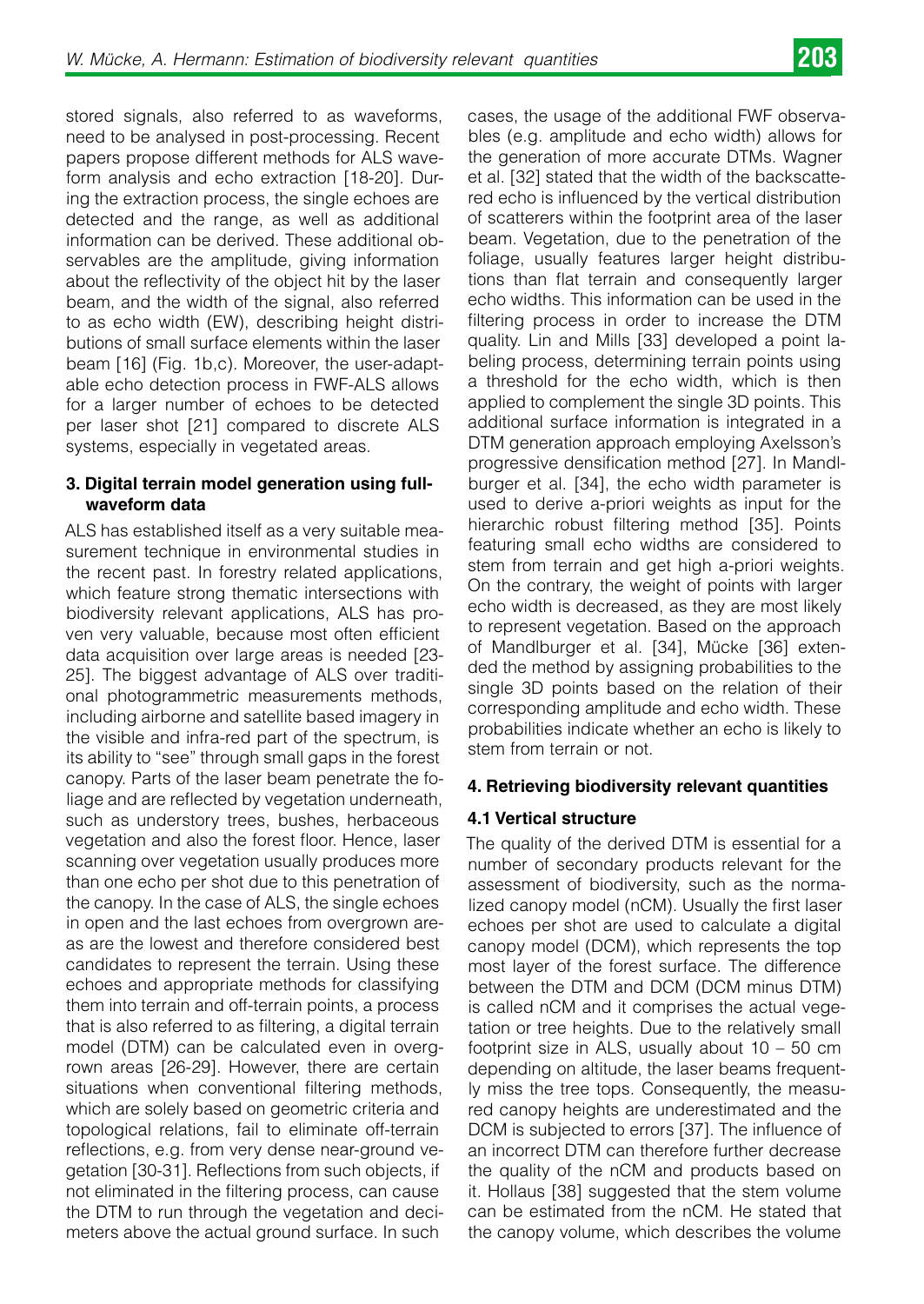

*Fig. 2: (a) Classification of laser echoes into height classes according to nCM height; (b) derived structure type classification of forest sample area. [41]*

between the terrain surface and the top most canopy layer, is related to the stem volume. It can therefore be defined by a linear function of the canopy volume. The nCM can also be employed to estimate the growth of the forest through comparison of ALS datasets from different acquisition times [39]. An increase or decrease in the amount of growing stock or stem volume can be a conclusive indicator for the effects of global changes, such as climate changes or natural disasters, on the condition of forested areas [40].

Alternatively, the nCM can be used for the definition of height levels above the forest floor for classifying all laser echoes according to their height above ground (Fig. 2a). In this way, information about the height distribution of scatterers and, subsequently, the forest or vegetation layer structure can be extracted (Fig. 2b) [41]. These vegetation layers are of major importance in terms of species diversity. According to Kati et al. [42], the vegetation height and structural complexity are the main environmental parameters determining species composition. For bird species diversity in forests, MacArthur and Mac-Arthur [43] stated that the physical structure of a plant community, i.e. how the foliage is distributed vertically may be more important than the actual composition of plant species.

# **4.2 Horizontal structure**

However, it is not solely the vertical, but also the horizontal complexity that is of importance. Robinson and Sutherland and Benton et al. [44- 45] evidenced that changes at the landscape scale through the past decades have led to a decrease in spatial heterogeneity. According to Reichholf [46], especially consolidation farming has contributed to this fact by regulation of streams, straightening of country roads and removing of so far unaffected corridors, seeking to improve agricultural efficiency. An enlargement of the intensive agricultural management units implies the damage of ecologically valuable elements in between, like boundary ridges, slopes and dense thicket [47]. As a result, former natural vegetation is cleared and the complexity of the land surface decreases. As a positive correlation exists between landscape complexity and biodiversity [48-49], the mapping of spatial heterogeneity by analysis of land cover with ALS seems a promising approach for evaluating biodiversity. Nevertheless, effects of spatial heterogeneity may vary considerably between species groups. Depending on their habitat requirements and mobility, heterogeneity can lead to positive or negative effects on species diversity [50]. For example, while forest gaps increase habitat heterogeneity for butterflies [51] and birds [52], they may fragment the habitats of ground beetles, causing disruption of key biological processes, such as dispersal and resource acquisition [53].

Fragmentations in natural areas can be caused by natural, geomorphologic processes, but, in a much shorter time scale, most likely by anthropogenic structures, like road networks. This is especially critical in forests, where roads together with clear fellings are the main factors causing fragmentation [54]. Major ecological impacts of road networks are the disruption of landscape processes leading to loss of biodiversity [55]. Interrupting horizontal natural processes, e.g. groundwater flow, stream flow, fire spread, foraging and dispersal, fundamentally alters the way the entire ecosystem works [56]. The habitat loss by road construction, altered water routing and downstream peak flows, soil erosion and sedimentation impacts on streams, altered species patterns as well as human access in re-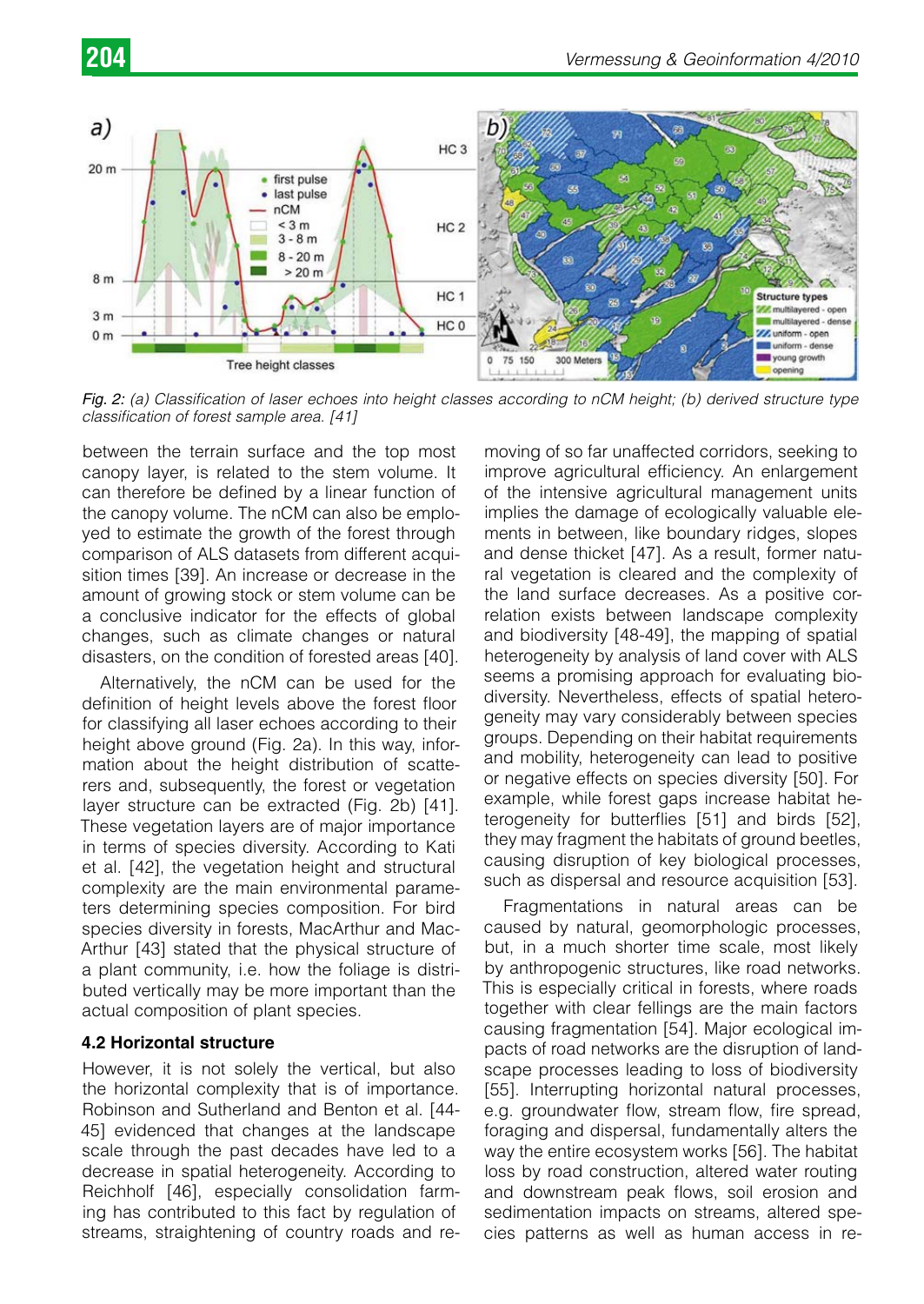

*Fig. 3: (a) Profile of forest road (smooth surface) with roadside vegetation and overhanging trees (rough surface); (b) result of 3D segmentation of a forest road, black dots represent the road. [55]*

mote areas is seen as a major ecological effect. Therefore, road density is often used as a proxy for forest intactness [57]. Forest road networks may create distinctive spatial patterns, such as converting convoluted to rectilinear shapes, decreasing core forest area, and creating more total edge habitats than logged areas [58-59]. Thus, interior species, species with large home ranges, rare native species and species dependent on disturbance and horizontal flows are affected by those structures. General spatial –process models illustrate that forest roads have the greatest ecological impact early in the process of land transformation, by dissecting the land, leading to habitat fragmentation, shrinkage, and attrition [60-61,57]. Locating and assessing these manmade barriers is of great interest for understanding the connectivity of habitats. In densely grown forests, the roads are often overgrown and occluded, therefore not easily visible for airborne measurement systems. To retrieve them from the 3D ALS point cloud, a measure of surface roughness in terms of height variation of scatterers can be used [62]. In this context, roads tend to be planar and smooth surfaces, compared to e.g. roadside vegetation, which usually features height variations and therefore appears coarser (Fig. 3a). Based on this assumption, roads can be detected directly and automatically in the 3D point cloud by using a 3D segmentation algorithm. Segmentation-based approaches are trying to produce homogenous groups of points. In this case, the homogeneity criteria is the planarity of the surface and the local roughness, both a-priori computed for each single point. A result

of the segmentation of a small scene can be seen in Fig. 3b, where the detected forest road is represented by the black points. The fragmentation of forests due to the road networks could subsequently be estimated by computation of road kilometres per hectare.

# **4.3 Corridors, patches and gaps**

Apart from detecting the disturbances in the landscape connectivity, also the mapping of existing corridors is of concern in landscape ecology [63]. A corridor in terms of landscape ecology is a relatively narrow landscape element that differs from its adjacent areas on either side [64]. It usually connects habitat patches, which are homogeneous areas that differ from their surroundings, and provides routes for the movement of organisms between them [65]. As Vogt et al. [63] pointed out, the assessment of biodiversity indicators is a multiple-scale concept and assessment methods that allow multi-scale analysis should be preferred. They used morphological operations for the automated mapping of corridors, patches and gaps based on Corine Land Cover [66] data, stressing the fact that they were interested in regional to continental scale. Using a similar set of morphological image operations, these landscape elements could be extracted from ALS-based raster maps (e.g. vegetation maps), while extending to a finer, local scale level and exploiting the much higher resolution of the laser data. The penetration ability of ALS can further be used for a description of not only if two landscape patches are connected, but how this connection is composed in terms of vertical distribution of the foliage [67].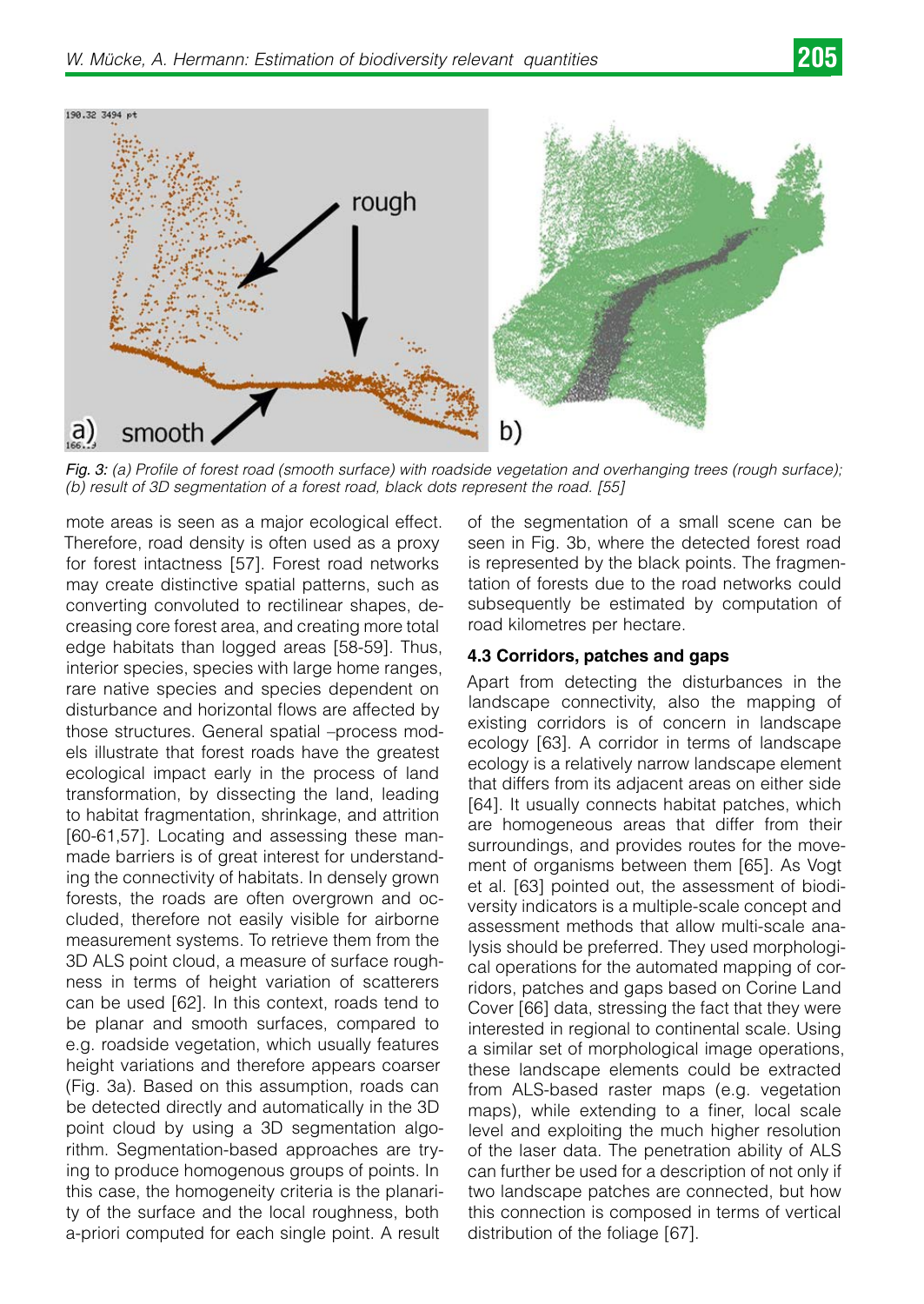

*Fig. 4: DSM produced from full-waveform ALS point cloud cut of at 2 m height difference to DTM. Individual and fallen trees are clearly visible. The two images on the right were taken on-site and geo-referenced with GPS. [55]*

# **4.4 Fallen trees and tree species**

The high point densities, especially in FWF-ALS, allow for the detection of features that could not be accounted for in lower resolutions. A denser point cloud increases the probability of reflections from stems of single and fallen trees. By selecting points below a certain level of normalized height, e.g. 2 m, and computing a digital surface model (DSM) from the remaining point cloud, individual and fallen trees can clearly be seen in the model (Fig. 4). The presence of under storey or herbaceous vegetation would of course influence the result. Nevertheless, this could be controlled by adapting the height threshold with respect to the scrub layer.

Another way of locating fallen trees is by computing the relation of the number of points below 0.2 m and in the range of 0.2 to 2 m, which is a penetration rate for the near-ground zone (Fig. 5c). Hollaus [68] confirmed by visual examination that the linear structures in the resulting model correspond to broken-down trees. Dying and dead trees, either standing or fallen, provide habitats for a large number of rare and sometimes threatened species [47] and therefore have an important role in conserving forest biodi-

versity. They also influence the canopy, creating gaps when they fall. This allows for more sunlight to reach to forest ground, which can be used by different tree seedlings to grow faster [69]. Plant community composition depends upon both, the frequency of gap creation and the mode of gap-phase regeneration [70]. For example, gap –phase regeneration in tropical forests is dominated by lianas and stalled in a low-canopy state for many years, favouring the growth of a distinct suite of mature species and ultimately result in contrasting species composition [71].

The penetration rate can also be utilized for the recognition of different tree species. The method proposed by Hollaus et al. [72] is based on the assumption that the penetration differs between tree types and season. A deciduous tree loses its leaves during winter time, whereas coniferous trees usually keep their needles. Consequently, this is represented by the height distribution of the tree-wise laser echoes, which can be described by statistical measures and used for discrimination of tree types. For coniferous species like larch, which also drops its needles in winter, other discriminators provided by FWF-ALS can be used. Hollaus et al. [72] stated that the sig-



*Fig. 5: (a) Orthophoto; (b) nCM (white = high); (c) ratio of points below 0.2 m and in between 0.2 and 2 m (black = only points below 0.2 m), linear structures correspond to fallen trees. [60]*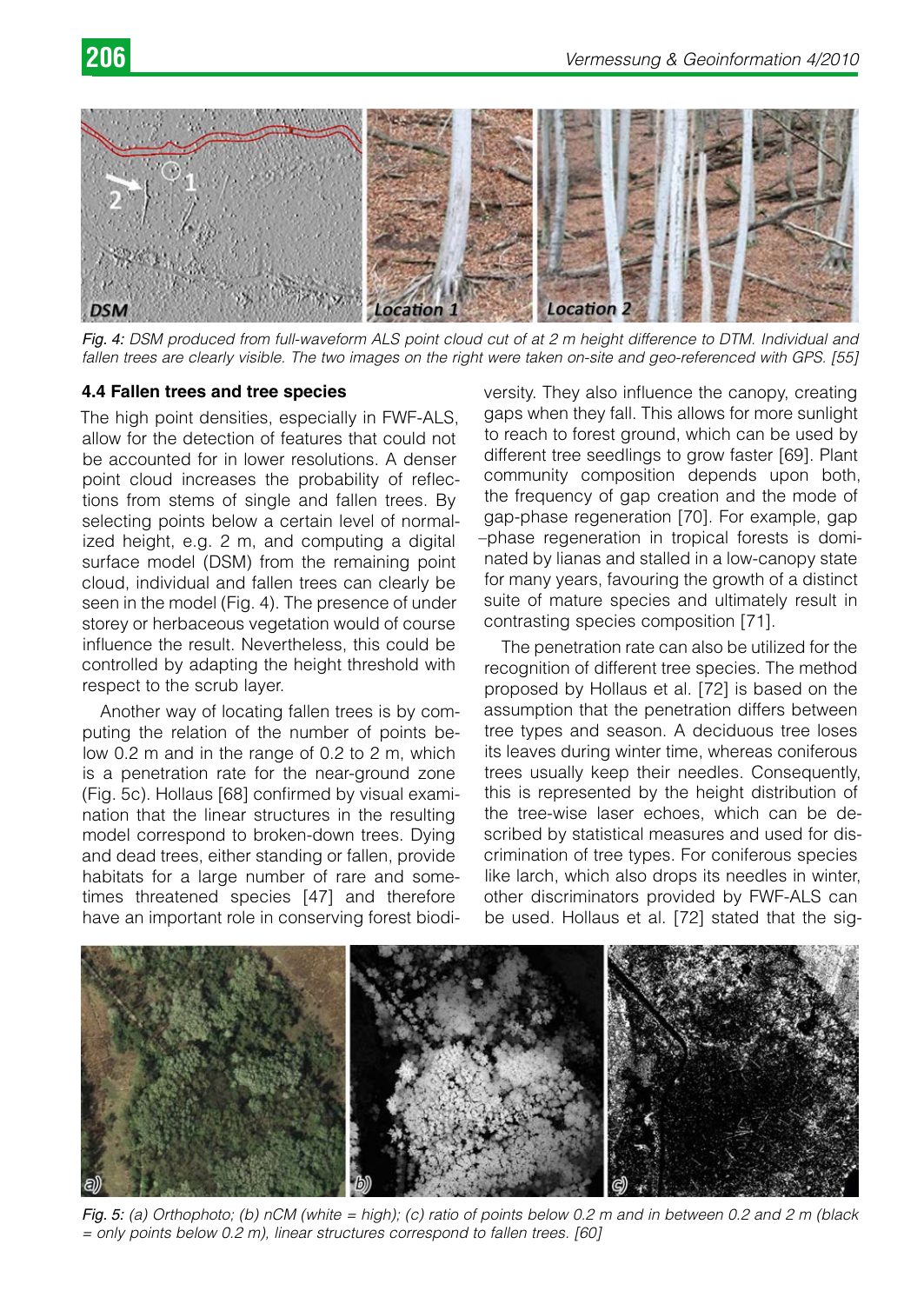



*Fig. 6: (a) Orthophoto of forested area; (b) identified tree species spruce (blue), larch (yellow) and beech (red). [64]*

natures of the FWF observables echo width and the derived backscatter cross section [18] show significant differences between species, which they used in a decision-tree-based classification method (Fig. 6). The naturalness of the tree species composition is a suitable indicator for the assessment of human impact on the forest by forest management practice [47].

# **4.5 Proglacial habitats**

But it is not only ALS over forested or agricultural areas that can provide significant indicators for biodiversity assessment. In the past decade, ALS data were increasingly used for the mapping of glaciers [73-77]. Only few adopted species are able to live year-round and survive under the rather inhospitable conditions glaciers usually provide. However, within this living space they can exist and flourish because they are not endangered by competing species or predators. Glacier foreland, defined as the region between the current leading edge of the glacier and the moraines marking the latest maximum, are highly dynamic habitats, which are slowly populated by different plants and animals. Due to the melting of the glacier ice, these areas are extended and the few highly specialized species are displaced by others. Identifying areas where such processes take place is of importance for the estimation of the state of mountain ecosystems. Using the 3D point cloud and return intensities provided by ALS, maps of the spatial extent of glaciers including a classification into different surface types (e.g. crevasses, snow, firn, ice) can be created. Many glacial areas were covered by multiple scanning campaigns, so multitemporal analysis is possible. In this way, the data collected by ALS can be used for the monitoring of glaciers and provide efficient means for the

detection of natural processes and changes, like glacial retreat, melting of dead ice bodies (ice that is no longer connected to the active glacier) and development of proglacial habitats [78].

# **5. Summary and Outlook**

This paper gives an introduction and overview on how ALS, and especially the additional observables from FWF-ALS, can be used in order to support biodiversity assessment. So far unequalled point densities offer unique possibilities for detection and modelling of features that could not be accounted for in conventional discrete ALS. As for the biodiversity indicators mentioned in the SEBI 2010 initiative, some can be directly derived with existing algorithms, like the forest stem volume or the forest layer structure (see section 4.1), fragmentation (see section 4.2 and 4.3) and dead wood (see section 4.4). While others can be estimated more indirectly, e.g. the occurrence of alien species, which could be found as the inverse of derived native species from tree species identification. For other indicators mentioned in the initiative, like the fragmentation of river systems, methods for derivation with the application of FWF-ALS are conceivable.

#### **Acknowledgements**

This study was funded by the TransEcoNet project implemented through the CENTRAL EUROPE Program cofinanced by the ERDF.

#### **Bibliography**

- [1] *European Commission*: "Council Directive 92/43/EEC of 21 May, 1992 on the conservation of natural habitats and of wild fauna and flora," 1992.
- [2] *Secretariat of the Convention on Biological Diversity,*: "Convention on Biological Diversity," 2009.
- [3] *European Commission*: "The economics of ecosystems and biodiversity – interim report," 2008.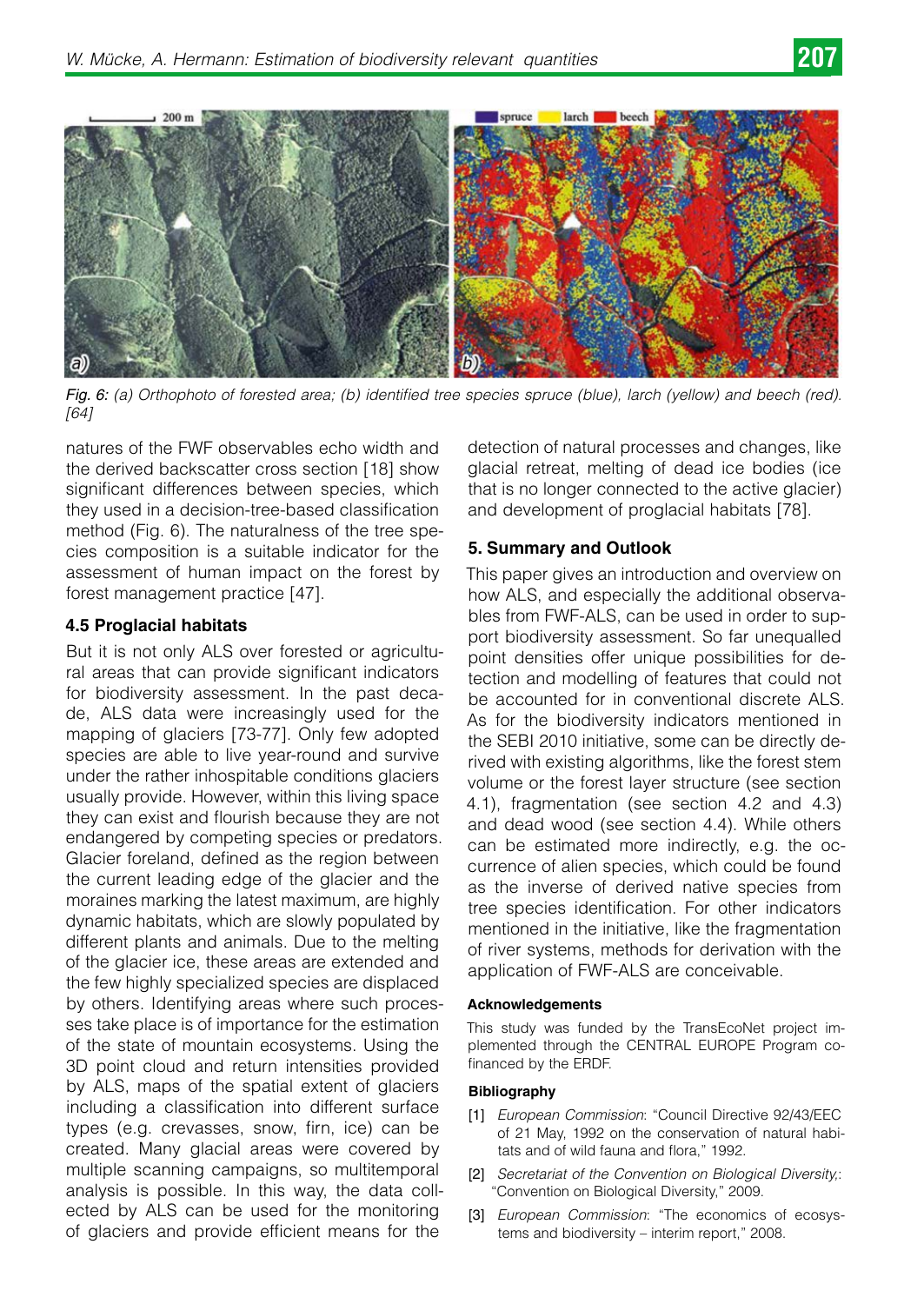- [4] *R. King*: "Wildlife and man," NY Conservationist, vol. 20, 1966, S. 8-11.
- [5] *D.R. Helliwell*: "Valuation of wildlife resources," Regional Studies, vol. 3, 1969, S. 41-47.
- [6] *E. Odum and H. Odum*: "Natural areas as necessary components of man's total environment," Transactions of the Thirty Seventh North American Wildlife and Natural Resources Converence, Washington D.C.: 1972, S. 178-189.
- [7] *R. Costanza, R. d'Arge, R. de Groot, S. Farber, M. Grasso, B. Hannon, K. Limburg, S. Naeem, R.V. O'Neill, J. Paruelo, R.G. Raskin, P. Sutton, and M. van den Belt*: "The value of the world's ecosystem services and natural capital," Nature, vol. 387, Mai. 1997, S. 253-260.
- [8] *M.E. Assessment*: Ecosystems and Human Well-Being: Current State and Trends: Findings of the Condition and Trends Working Group, Island Press, 2005.
- [9] *G.C. Daily and P.A. Matson*: "Ecosystem services: From theory to implementation," Proceedings of the National Academy of Sciences, vol. 105, Juli. 2008, S. 9455-9456.
- [10] *A. Paetzold, P.H. Warren, and L.L. Maltby*: "A framework for assessing ecological quality based on ecosystem services," Ecological Complexity, vol. In Press, Corrected Proof.
- [11] *R. de Groot, R. Alkemade, L. Braat, L. Hein, and L. Willemen*: "Challenges in integrating the concept of ecosystem services and values in landscape planning, management and decision making," Ecological Complexity, vol. In Press, Corrected Proof.
- [12] *R. de Groot*: "Function-analysis and valuation as a tool to assess land use conflicts in planning for sustainable, multi-functional landscapes," Landscape and Urban Planning, vol. 75, März. 2006, S. 175-186.
- [13] L. Willemen, L. Hein, M.E. van Mensvoort, and P.H. *Verburg*: "Space for people, plants, and livestock? Quantifying interactions among multiple landscape functions in a Dutch rural region," Ecological Indicators, vol. 10, Jan. 2010, S. 62-73.
- [14] *SEBI2010*: "Streamlining European 2010 Biodiversity Indicators," 2004.
- [15] *J. Shan and C. Toth*: Topographic laser ranging and scanning: Principles and processing, CRC Press, 2008.
- [16] *W. Wagner*: "Physical principles of airborne laser scanning," University Course: Airborne laser scanning, 2005, Manuscript.
- [17] *"Datasheet of RIEGL LMS-Q560."*: URL.: http://www. riegl.com/products/airborne-scanning/produktdetail/ product/scanner/6/
- [18] W. Wagner, A. Ullrich, V. Ducic, T. Melzer, and N. Stud*nicka*: "Gaussian decomposition and calibration of a novel small-footprint full-waveform digitising airborne laser scanner," ISPRS Journal of Photogrammetry & Remote Sensing, vol. 60, 2006, S. 100-112.
- [19] C. Mallet, F. Lafarge, F. Bretar, M. Roux, U. Sörgel, *and C. Heipke*: "A stochastic approach for modelling airborne lidar waveforms," International Archives of Photogrammetry, Remote Sensing and Information Sciences, vol. 28, 2009, S. 201-206.
- [20] *A. Roncat, W. Wagner, T. Melzer, and A. Ullrich*: "Echo Detection and Localization in Full-Waveform Airborne Laser Scanner Data using the Averaged Square Difference Function Estimator," The Photogrammetric Journal of Finland, vol. 21, 2008, S. 62-75.
- [21] A. Chauve, S. Durrieu, F. Bretar, M.P. Deseilligny, and *W. Puech*: "Processing Full-Waveform Lidar Data to Extract Forest Parameters and Digital Terrain Model: Validation in an Alpine Coniferous Forest.", ForestSat Conference, Montpellier, France, 2007.
- [22] A. Ullrich, M. Hollaus, C. Briese, W. Wagner, and M. *Doneus*: "Conference Proceedings of the SPIE Defense and Security Symposium, Volume 6550, 9-13 April 2007," Orlando, Florida USA: 2007, S. 12.
- [23] *J. Hyyppä, H. Hyyppä, P. Litkey, and X. Yu*: "Algorithms and methods of airborne laser scanning for forest measurements," International Archives of Photogrammetry, Remote Sensing and Information Sciences, vol. 36, 2004, S. 82-89.
- [24] *E. Naesset*: "Airborne laser scanning as a method in operational forest inventory: Status of accuracy assessments accomplished in Scandinavia," Scandinavian Journal of Forest Research, vol. 22, 2007, S. 433-442.
- [25] *M. Hollaus, W. Wagner, B. Maier, and K. Schadauer*:"Airborne Laser Scanning of Forest Stem Volume in a Mountainous Environment," Sensors, vol. 7, 2007, S. 1559-1577.
- [26] *G. Vosselman*: "Slope Based Filtering of Laser Altimetry Data.", International Archives of Photogrammetry and Remote Sensing, vol. 18, 2000, S. 935-942
- [27] P. Axelsson: "DEM Generation from Laser Scanner Data using adaptive TIN Models," Amsterdam, Netherlands: 2000, S. 111-118.
- [28] *K. Kraus and N. Pfeifer*: "Determination of terrain models in wooded areas with aerial laser scanning data," ISPRS Journal of Photogrammetry and Remote Sensing, vol. 53, 1998, S. 193-203.
- [29] *G. Sithole and G. Vosselman*: "Filtering of airborne laser scanner data based on segmented point clouds," Enschede, The Netherlands: 2005, S. 66-71.
- [30] *M. Doneus, C. Briese, M. Fera, and M. Janner*: "Archaeological prospection of forested areas using fullwaveform airborne laser scanning," Journal of Archaeological Science, vol. 35, 2008, S. 882-893.
- [31] A. Ullrich, M. Hollaus, C. Briese, W. Wagner and M. *Doneus*: "Utilization of full-waveform data in airborne laser scanning applications", Conference Proceedings of the SPIE Defense and Security Symposium, Volume 6550, 9-13 April 2007
- [32] *W. Wagner, M. Hollaus, C. Briese, and V. Ducic*: "3D vegetation mapping using small-footprint full-waveform airborne laser scanners," International Journal of Remote Sensing, vol. 29, 2008, S. 1433-1452.
- [33] *Y.C. Lin and J.P. Mills*: "Integration of full-waveform information into the airborne laser scanning filtering process.", Laser09 – Workshop on Laser Scanning, Paris, France, 2009.
- [34] *G. Mandlburger, C. Briese, and N. Pfeifer*: "Progress in LiDAR sensor technology-chance and challenge for DTM generation and data administration," Suttgart: Herbert Wichmann Verlag, 2007, S. 159-169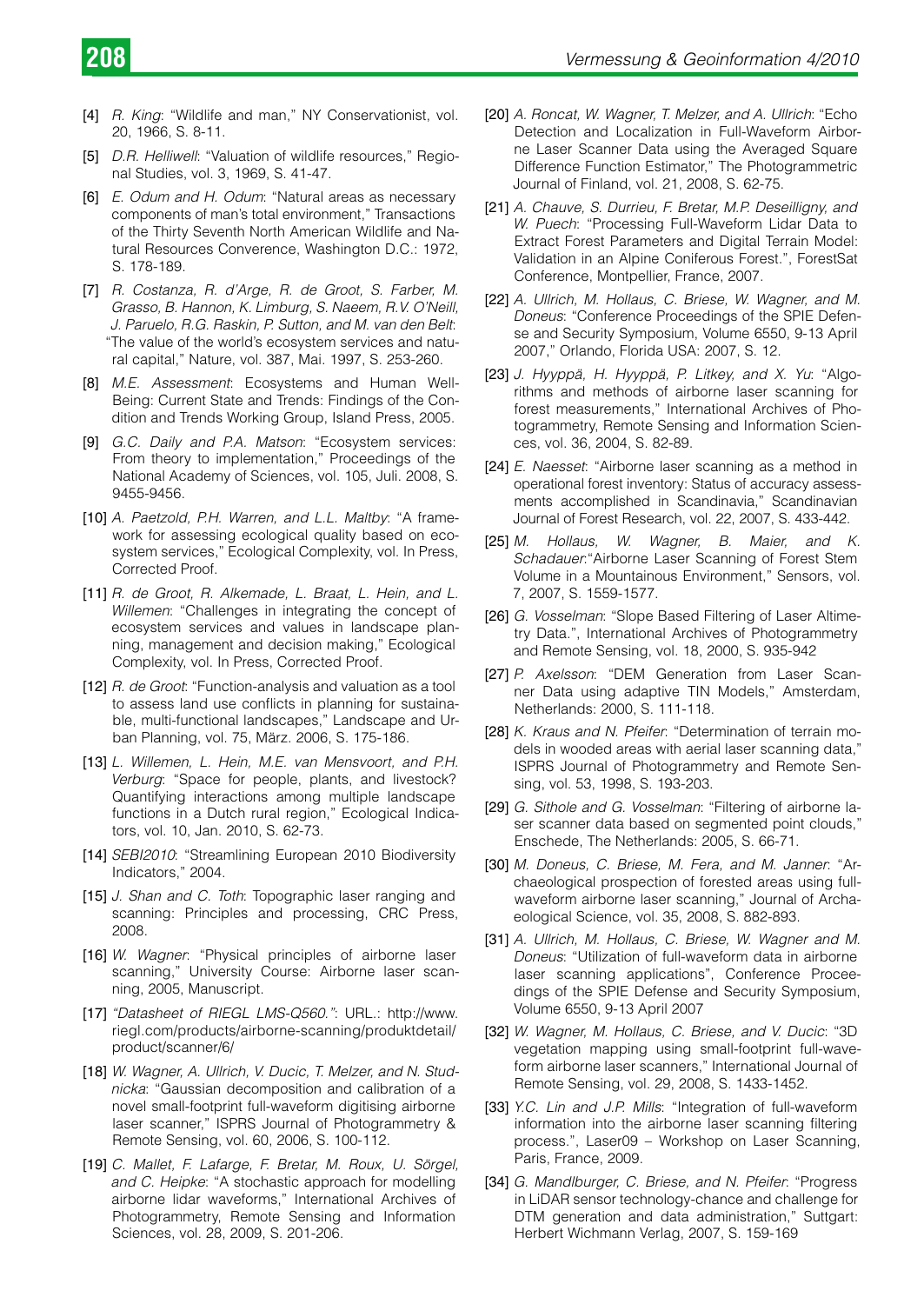- [35] *N. Pfeifer, P. Stadler, and C. Briese*: "Derivation of digital terrain models in the SCOP++ environment." OEE-PE Workshop on Airborne Laserscanning and Interferometric SAR for Digital Elevation Models, Stockholm, 2001.
- [36] *W. Mücke*: "Analysis of full-waveform airborne laser scanning data for the improvement of DTM generation," Master Thesis, Technical University Vienna, Institute of Photogrammetry and Remote Sensing, 2008.
- [37] *E. Næsset*: "Determination of mean tree height of forest stands using airborne laser scanner data," ISPRS Journal of Photogrammetry & Remote Sensing, vol. 52, 1997, S. 49-56.
- [38] *M. Hollaus*: "Large Scale Applications of Airborne Laser Scanning for a Complex Mountainous Environment," Dissertation, Vienna University of Technology, Institute of Photogrammetry and Remote Sensing (I.P.F.), 2006.
- [39] *J. Hyyppä, H. Hyyppä, P. Litkey, X. Yu, H. Haggrén, P. Rönnholm, U. Pyysalo, J. Pitkänen, and M. Maltamo*: "Algorithms and Methods of Airborne Laser Scanning for Forest Measurements," International Archives of Photogrammetry, Remote Sensing and Spatial Information Sciences, vol. XXXVI, 2004, S. 82-89.
- [40] *A.P. Kirilenko and R.A. Sedjo*: "Climate change impacts on forestry," Proceedings of the National Academy of Sciences, vol. 104, Dez. 2007, S. 19697-19702.
- [41] *B. Maier and M. Hollaus*: "Der dreidimensionale Wald," Die kleine Waldzeitung, vol. 3, 2007, S. 7-9.
- [42] *V. Kati, P. Dimopoulus, H. Papaioannou, and K. Poirazidis*: "Ecological management of a Mediterranean mountainous reserve (Pindos National Park, Greece) using the bird community as an indicator," Nature Conservation, vol. 17, 2009, S. 47-59.
- [43] *R.H. MacArthur and J.W. MacArthur*: "On bird species diversity," Ecology, vol. 42, 1961, S. 594-598.
- [44] *R.A. Robinson and W.J. Sutherland*: "Post-war changes in arable farming biodiversity in Great Britain," Journal of Applied Geology, vol. 39, 2002, S. 157-176.
- [45] *T.G. Benton, J.A. Vickery, and J.D. Wilson*: "Farmland biodiversity: is habitat heterogeneity the key?," Trends in Ecology and Evolution, vol. 4, 2003, S. 182-188.
- [46] *J.H. Reichholf*: "Ende der Artenvielfalt Gefährdung and Vernichtung von Biodiversität," Presentation, Jan. 2010.
- [47] *"MOBI Forschungsprojekt Indikatorenliste"*: Nachhaltigkeit.at – Das österrische Nachhaltigkeitsportal, Jan. 2010.
- [48] *D. Moser, H.G. Zechmeister, C. Plutzar, N. Sauberer, and G. Grabherr*: "Landscape shape complexity as an effective measure for plant species richness in rural landscapes," Landscape Ecology, vol. 17, 2002, S. 657 - 699.
- [49] *S. Schindler, P. Kostas, K. Vassiliki, K. Dionisios, P. Aristotelis, and T. Wrbka*: "Earth observation as a prerequisitie for biodiversity management in a Mediterranean forest landscape," 25 years of landscape ecology: scientific principles in practice, 7th IALE World Congress, Wageningen, The Netherlands: 2007.
- [50] *J. Tews, U. Brose, V. Grimm, K. Tielbörgerl, M.C. Wichmann, M. Schwager, and F. Jeltsch*: "Animal species

diversity driven by habitat heterogeneity / diversity: the importance of keystone structures," Journal of Biogeography, vol. 31, 2004, S. 79 - 92.

- [51] *K. Spitzer, J. Jaros, J. Havelka, and J. Leps*: "Effect of small-scale disturbance on butterfly communities of an Indochinese montane rainforest," Biological Conservation, vol. 80, Apr. 1997, S. 9-15.
- [52] *C.H. Greenberg and J. Drew Lanham*: "Breeding bird assemblages of hurricane-created gaps and adjacent closed canopy forest in the southern Appalachians," Forest Ecology and Management, vol. 154, Nov. 2001, S. 251-260.
- [53] *J. Rainio and J. Niemelä*: "Groand beetles (Coleoptera: Carabidae) as bioindicators," Biodiversity and Conservation, vol. 12, März. 2003, S. 487-506.
- [54] *R.A. Reed, J. Johnson-Barnard, and W.L. Baker*: "Contribution of Roads to Forest Fragmentation in the Rocky Mountains," Conservation Biology, vol. 10, Aug. 1996, S. 1098-1106.
- [55] *Harris LD, Hoctor TS, Gergel SE.*: "Landscape processes and their sig-nificance to biodiversity conservation", Population Dynamics in Ecological Space and Time, 1996, pp. 319-47.
- [56] *Forman, R.T.T and Alexander, L.E.*: "Roads and their major ecological effects", Annual Review of Ecology and Systematics, Vol. 29 , pp. 207-C2.
- [57] *Gerald E. Heilman, Jr., James R. Strittholt, Nicholas C. Slosser and Dominick A. Dellasala*: " Forest Fragmentation of the Conterminous United States: Assessing Forest Intactness through Road Density and Spatial Characteristics". Journal of the University of California Press, Vol. 52, No. 5, pp.411-422.
- [58] *Reed RA, Johnson-BarnardJ, BakerW L.*: "Contributions of roads to forest fragmentation in the Rocky Mountains". Conservation Biology, Vol. 10, 1996, p.1098-1106.
- [59] *Miller JR, Joyce LA, Knight RL, King RM.*: "Forest roads and landscape structure in the southern Rocky Mountains", Landscape Ecology, 1996, p.115-127
- [60] *Forman, R.T.T.*: "Land Mosaics: The Ecology of Landscapes and Regions", Cambridge, UK: Cambridge Univ. Press, 1995.
- [61] *Forman, R.T.T., Collinge, S.K.*: "Nature conserved in changing landscapes with and without spatial planning". Landscape Urban Planning, Vol. 37, 1997, p.129-135.
- [62] *M. Hollaus, B. Höfle and W. Mücke*: "Kartierung von Forstwegen mittel ALS Daten," Personal communication, 2009.
- [63] *P. Vogt, K.H. Riitters, M. Iwanowski, C. Estreguil, J. Kozak, and P. Soille*: "Mapping landscape corridors," Ecological Indicators, vol. 7, Apr. 2007, S. 481-488.
- [64] *M. Turner, R.H. Gardner, and R.V. O'Neill, Landscape Ecology in Theory and Practice*: Pattern and Process, Springer, 2003.
- [65] *J.A. Hilty, W.Z. Lidicker, and A.M. Merenlender*: Corridor ecology, Island Press, 2006.
- [66] *Umweltbandesamt.at*: "Corine land cover.", URL.: http://www.umweltbandesamt.at/umwelt/raumordnung/flaechennutzung/corine/